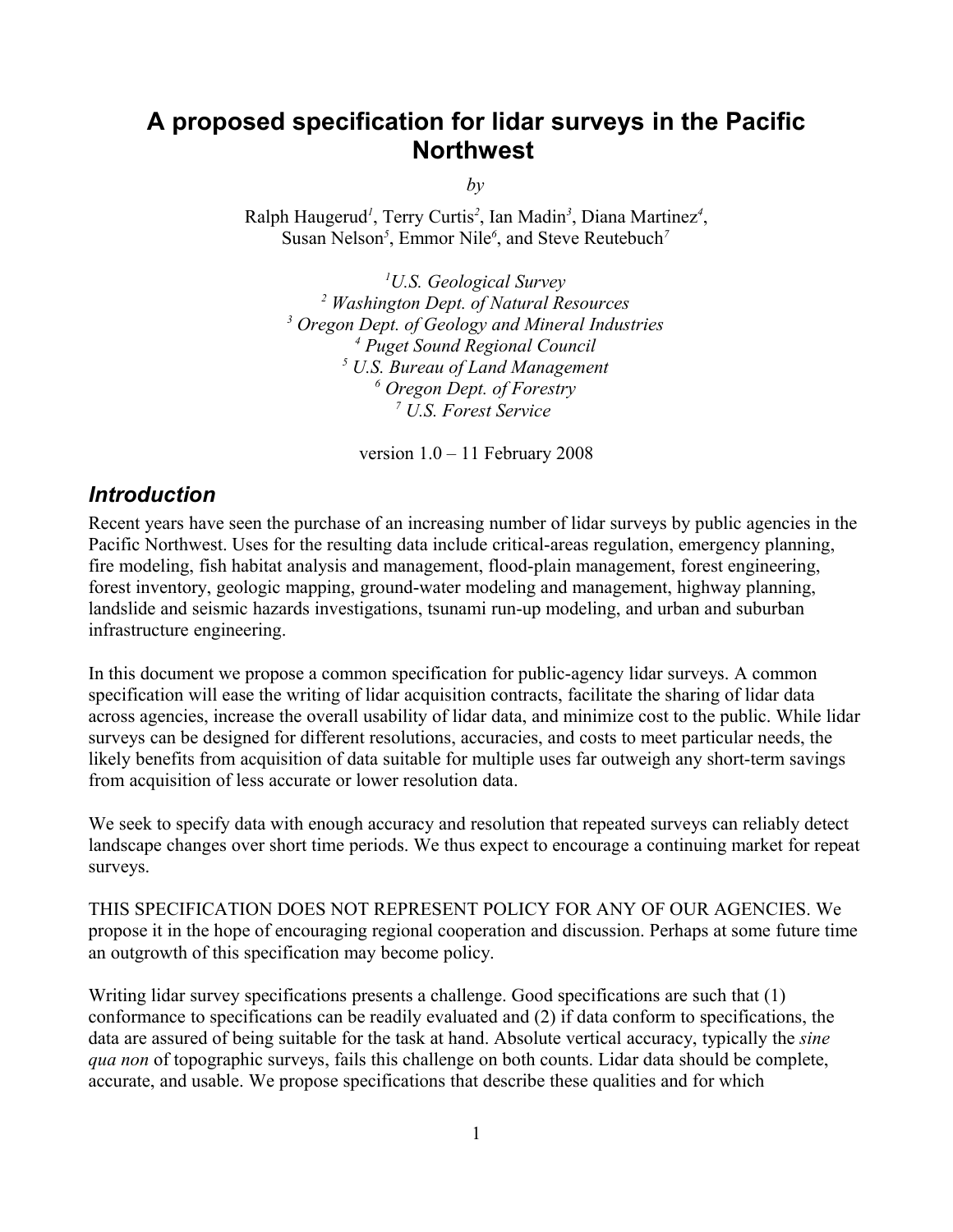conformance can, with a few exceptions, be easily measured. In general, these specifications focus on lidar data, not the procedures employed to collect the data. An exception is GPS practice, where as contracting entities we have found that it is very expensive to adequately judge the quality of ground control points and absolute spatial positioning; for this reason, we specify some aspects of GPS procedures.

This specification is based on experience with several contractors and multiple contracts, largely in the Pacific Northwest. While it is very much informed by the experience some of us have had with the Puget Sound Lidar Consortium, it is not based solely on this experience. The specification reflects our perception of lidar technology and market conditions as of mid-2007. It should evolve with increasing experience and changing technology. We know that in at least one key aspect (return classification) the specification is deficient.

This specification is designed for the Pacific Northwest. It reflects the prevalence of young, angular landscapes, the regional importance of forests and fish habitat, and the need to intelligently guide ongoing urbanization. It may, perhaps with adjustments, be useful elsewhere.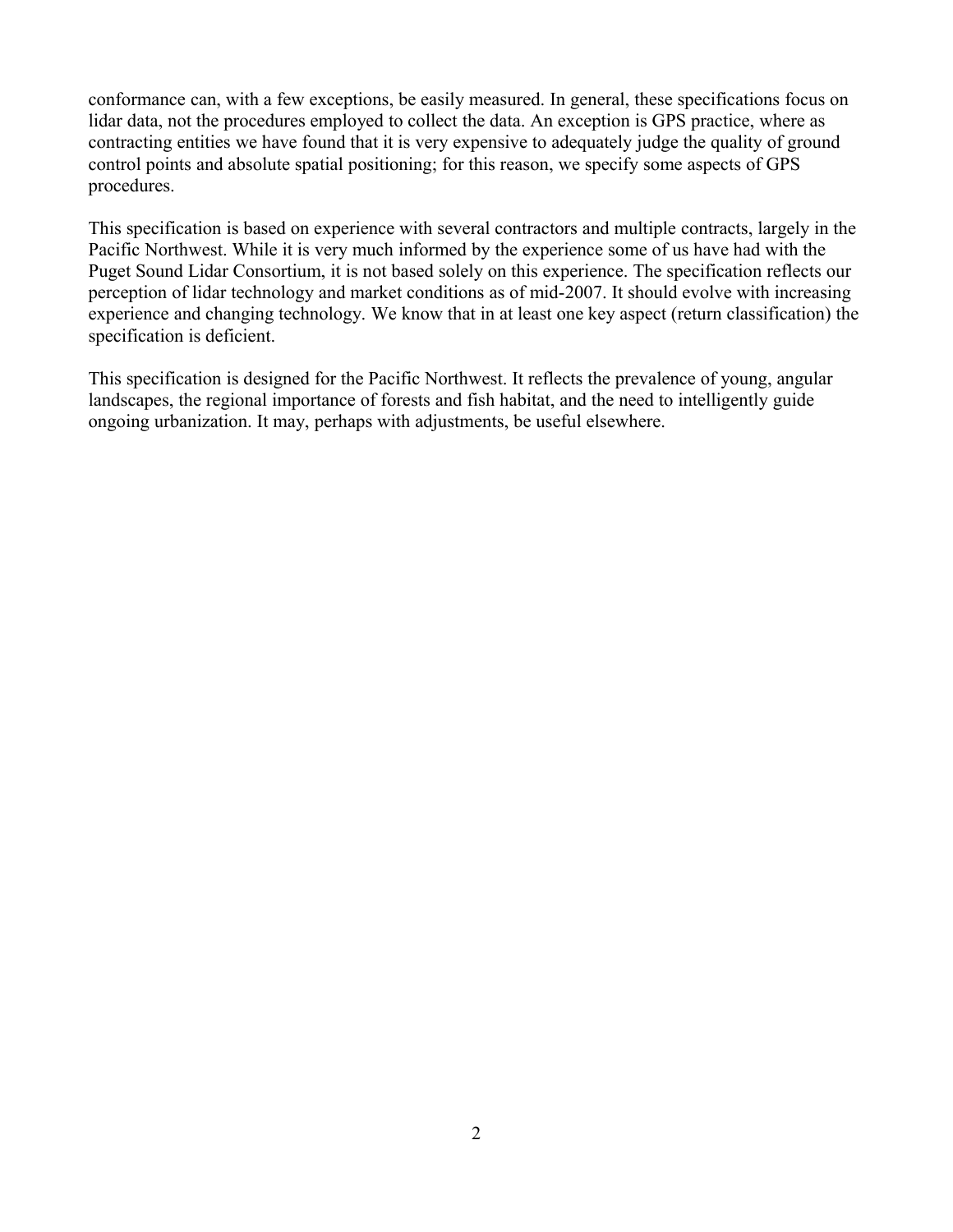# *Lidar survey specifications*

| <b>Data Acquisition</b>                                                     |                                                                                                                                                                                                                                                                                                                                                                                                                                                                                                                                                                                                                                                                                    |
|-----------------------------------------------------------------------------|------------------------------------------------------------------------------------------------------------------------------------------------------------------------------------------------------------------------------------------------------------------------------------------------------------------------------------------------------------------------------------------------------------------------------------------------------------------------------------------------------------------------------------------------------------------------------------------------------------------------------------------------------------------------------------|
| Returns per pulse                                                           | Lidar instrument shall be capable of recording at least 3 returns per pulse, including 1 <sup>st</sup><br>and last returns                                                                                                                                                                                                                                                                                                                                                                                                                                                                                                                                                         |
| On-ground laser beam<br>diameter                                            | Between 10 cm and 40 cm                                                                                                                                                                                                                                                                                                                                                                                                                                                                                                                                                                                                                                                            |
| Scan angle                                                                  | $\leq \pm 20$ degrees                                                                                                                                                                                                                                                                                                                                                                                                                                                                                                                                                                                                                                                              |
| Swath overlap                                                               | Nominal 50% sidelap on adjoining swaths, i.e., survey shall be designed for 100%<br>double coverage at planned aircraft height above ground                                                                                                                                                                                                                                                                                                                                                                                                                                                                                                                                        |
| Design pulse density                                                        | $\geq$ 4 pulses/m <sup>2</sup> (includes swath overlap; e.g., with 50% sidelap, $\geq$ 2 pulse/m <sup>2</sup> in each<br>swath)<br>[Note: Higher point densities lead to better description of forest canopy and the built<br>environment, increased chance of obtaining ground returns in forested areas, and<br>greater confidence in identifying ground returns in forested areas.]                                                                                                                                                                                                                                                                                             |
| GPS procedures                                                              | See GPS procedures, below                                                                                                                                                                                                                                                                                                                                                                                                                                                                                                                                                                                                                                                          |
| Survey conditions                                                           | Leaf-off and no significant snow cover, as observed by contracting agency.<br>[Note: It can be nearly impossible to meet these conditions in higher-altitude areas with<br>persistent winter snow cover. For these areas, survey conditions may be relaxed at the<br>discretion of the contracting agency.]                                                                                                                                                                                                                                                                                                                                                                        |
|                                                                             | [Note: Because errors related to dense forest cover are outside the contractor's control, this contract includes no<br>specification for the accuracy of ground-surface (bare-earth) DEMs. The error of a bare-earth DEM includes errors in<br>classifying points as ground and errors introduced by interpolation from scattered ground points to a continuous<br>surface, as well as lidar measurement errors. Analyses of swath-to-swath ground-surface reproducibility suggest that,<br>barring wholesale translation, errors of bare-earth DEMs produced by surveys of western Washington and northwest<br>Oregon are circa 1.5 - 2 times the between-swath reproducibility.] |
| Absolute lidar measurement<br>accuracy as verified by<br>contracting agency | $\leq$ 20 cm vertical (RMSE) for project as a whole, measured on planar, near-horizontal<br>surfaces<br>[Note: Evaluated using available ground control points (GCPs). Number of available<br>GCPs in a survey area is commonly small thus this requirement is evaluated as<br>RMSE $\leq$ 20 cm $*($ ((n-1) – 2.326 $*(n-1)^{1/2}$ )/n) <sup>1/2</sup><br>where <b>n</b> is the number of GCPs.]                                                                                                                                                                                                                                                                                  |
| Absolute lidar measurement<br>accuracy as reported by<br>contractor         | $\leq$ 15 cm vertical (RMSE), measured on planar, near-horizontal surfaces. See GPS<br>procedures, below                                                                                                                                                                                                                                                                                                                                                                                                                                                                                                                                                                           |
| Intra-survey reproducibility                                                | Barring true surface change (e.g., tides, changes in river level, active construction,<br>moving vehicles),<br>$\leq$ 10 cm vertical (RMSE) for project as a whole<br>$\leq$ 40 cm horizontal (RMSE) for project as a whole<br>Within any 500m x 500m area, $\leq 20$ cm vertical (RMSE) on near-horizontal surfaces<br>[Note: Extensive swath overlap allows for robust estimation of intra-survey<br>reproducibility.]                                                                                                                                                                                                                                                           |
| Reproducibility of range<br>measurements                                    | Within any 10m x 10m area, $\leq$ 5 cm (RMSE)<br>[Note: Evaluated by measuring departures from planarity of single-swath 1 <sup>st</sup> returns<br>from hard planar surfaces, e.g., building roofs.]                                                                                                                                                                                                                                                                                                                                                                                                                                                                              |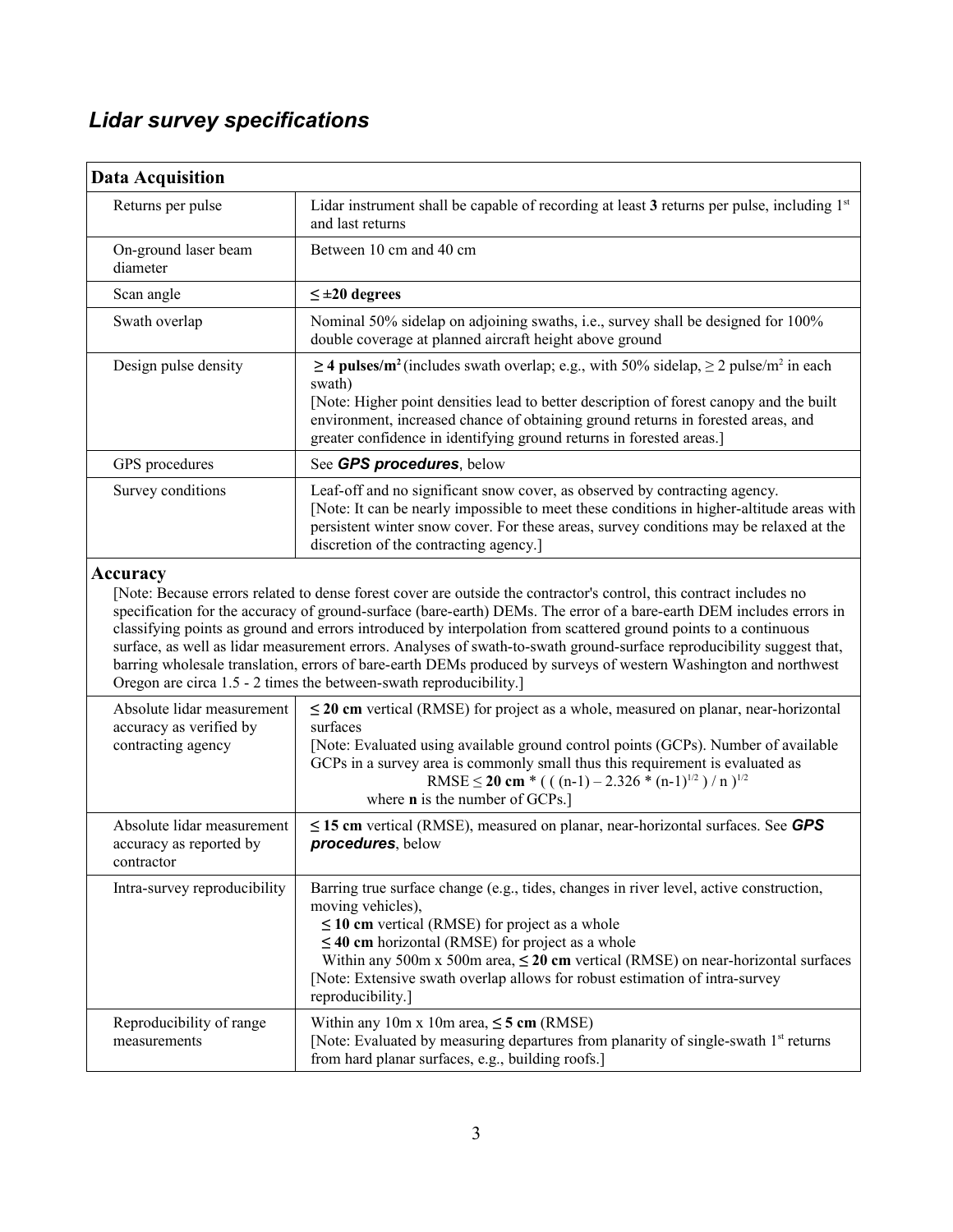## **Completeness**

[Note: Local relief, turbulence, and inability to maintain an exact flying height routinely lead to departures from survey design. For this reason minimum acceptable swath overlap and aggregate 1st-return density are specified here. Data will routinely be evaluated for completeness.]

| Coverage                              | No voids between swaths.<br>No voids because of cloud cover or instrument failure.                                                                                                                                                                                                                                                                                                                                                                                                                                                                                                                                                                                                                                                                                                                                                                                                                                                                                                                                                                                                                                                                                                                                                                                                                                                                                                                                                                                             |
|---------------------------------------|--------------------------------------------------------------------------------------------------------------------------------------------------------------------------------------------------------------------------------------------------------------------------------------------------------------------------------------------------------------------------------------------------------------------------------------------------------------------------------------------------------------------------------------------------------------------------------------------------------------------------------------------------------------------------------------------------------------------------------------------------------------------------------------------------------------------------------------------------------------------------------------------------------------------------------------------------------------------------------------------------------------------------------------------------------------------------------------------------------------------------------------------------------------------------------------------------------------------------------------------------------------------------------------------------------------------------------------------------------------------------------------------------------------------------------------------------------------------------------|
| Swath overlap                         | $\leq$ 20% no-overlap area per project.<br>No arbitrary 1 km x 1 km square with $\geq 50\%$ no-overlap area                                                                                                                                                                                                                                                                                                                                                                                                                                                                                                                                                                                                                                                                                                                                                                                                                                                                                                                                                                                                                                                                                                                                                                                                                                                                                                                                                                    |
| Aggregate $1st$ return density        | Barring non-scattering areas (e.g., open water, wet asphalt):<br>For entire project area, $\geq 85\%$ design pulse density<br>Within any 30m x 30m area within areas of swath overlap, $\geq 50\%$ design pulse<br>density                                                                                                                                                                                                                                                                                                                                                                                                                                                                                                                                                                                                                                                                                                                                                                                                                                                                                                                                                                                                                                                                                                                                                                                                                                                     |
| <b>Spatial Reference Framework</b>    |                                                                                                                                                                                                                                                                                                                                                                                                                                                                                                                                                                                                                                                                                                                                                                                                                                                                                                                                                                                                                                                                                                                                                                                                                                                                                                                                                                                                                                                                                |
| Vertical Datum                        | NAVD88, using latest geoid model available from the National Geodetic Survey,<br>unless otherwise specified                                                                                                                                                                                                                                                                                                                                                                                                                                                                                                                                                                                                                                                                                                                                                                                                                                                                                                                                                                                                                                                                                                                                                                                                                                                                                                                                                                    |
| Horizontal Datum                      | NAD83                                                                                                                                                                                                                                                                                                                                                                                                                                                                                                                                                                                                                                                                                                                                                                                                                                                                                                                                                                                                                                                                                                                                                                                                                                                                                                                                                                                                                                                                          |
| Projection                            | UTM, State Plane, or Oregon Lambert (as requested)                                                                                                                                                                                                                                                                                                                                                                                                                                                                                                                                                                                                                                                                                                                                                                                                                                                                                                                                                                                                                                                                                                                                                                                                                                                                                                                                                                                                                             |
| Units                                 | Meters (UTM) or survey/international feet (State Plane, Oregon Lambert)                                                                                                                                                                                                                                                                                                                                                                                                                                                                                                                                                                                                                                                                                                                                                                                                                                                                                                                                                                                                                                                                                                                                                                                                                                                                                                                                                                                                        |
| <b>Deliverables</b>                   |                                                                                                                                                                                                                                                                                                                                                                                                                                                                                                                                                                                                                                                                                                                                                                                                                                                                                                                                                                                                                                                                                                                                                                                                                                                                                                                                                                                                                                                                                |
| Report of Survey                      | Text report that describes survey methods; results; contractor's accuracy assessments,<br>including internal reproducibility and absolute accuracy; file formats; file-naming<br>schemes; tiling schemes.<br>.pdf, .doc, or .odt format                                                                                                                                                                                                                                                                                                                                                                                                                                                                                                                                                                                                                                                                                                                                                                                                                                                                                                                                                                                                                                                                                                                                                                                                                                        |
| Aircraft trajectories (SBET<br>files) | Aircraft position (easting, northing, elevation) and attitude (heading, pitch, roll) and<br>GPS time recorded at regular intervals of 1 second or less. May include additional<br>attributes.<br>ASCII text or shapefile+.dbf format                                                                                                                                                                                                                                                                                                                                                                                                                                                                                                                                                                                                                                                                                                                                                                                                                                                                                                                                                                                                                                                                                                                                                                                                                                           |
| All-return point cloud                | List of all valid returns. For each return: GPS week and GPS second OR Posix time,<br>easting, northing, elevation, intensity, return#, return classification. May include<br>additional attributes. No duplicate entries. Time shall be reported to the nearest<br>microsecond or better. Easting, northing, and elevation shall be reported to nearest 0.01<br>m (nearest 0.01 ft). Classification of returns shall be as complete as is feasible and<br>without avoidable return misclassification.<br>ASCII text, LAS 1.1 and ASCII text, or LAS 2.0. ASCII files shall have an initial line<br>that lists the fields in the following lines.<br>$1/100th$ USGS 7.5-minute quadrangle (0.75 minute by 0.75 minute) tiles; see Tiling<br>scheme, below<br>[Note: LAS 1.1 format does not record GPS week. For this reason, ASCII text files are<br>also required. If a survey takes place within a single GPS week, or if the GPS week can<br>be encoded within the LAS record structure in a user field, LAS 1.1 files alone are<br>acceptable. LAS1.1 files shall have all fields populated. LAS 2.0 format provides for<br>GPS week and GPS second or Posix time and this is acceptable. LAS 2.0 files shall<br>include all return attributes identified above.]<br>[Note: Conformance to return classification requirement will be evaluated by visual<br>inspection of large-scale shaded-relief images of ground surface model. See Return<br>classification, below.] |
| Ground (bare-earth) surface<br>model  | Raster of ground surface, interpolated via triangulated irregular network from<br>identified ground points.                                                                                                                                                                                                                                                                                                                                                                                                                                                                                                                                                                                                                                                                                                                                                                                                                                                                                                                                                                                                                                                                                                                                                                                                                                                                                                                                                                    |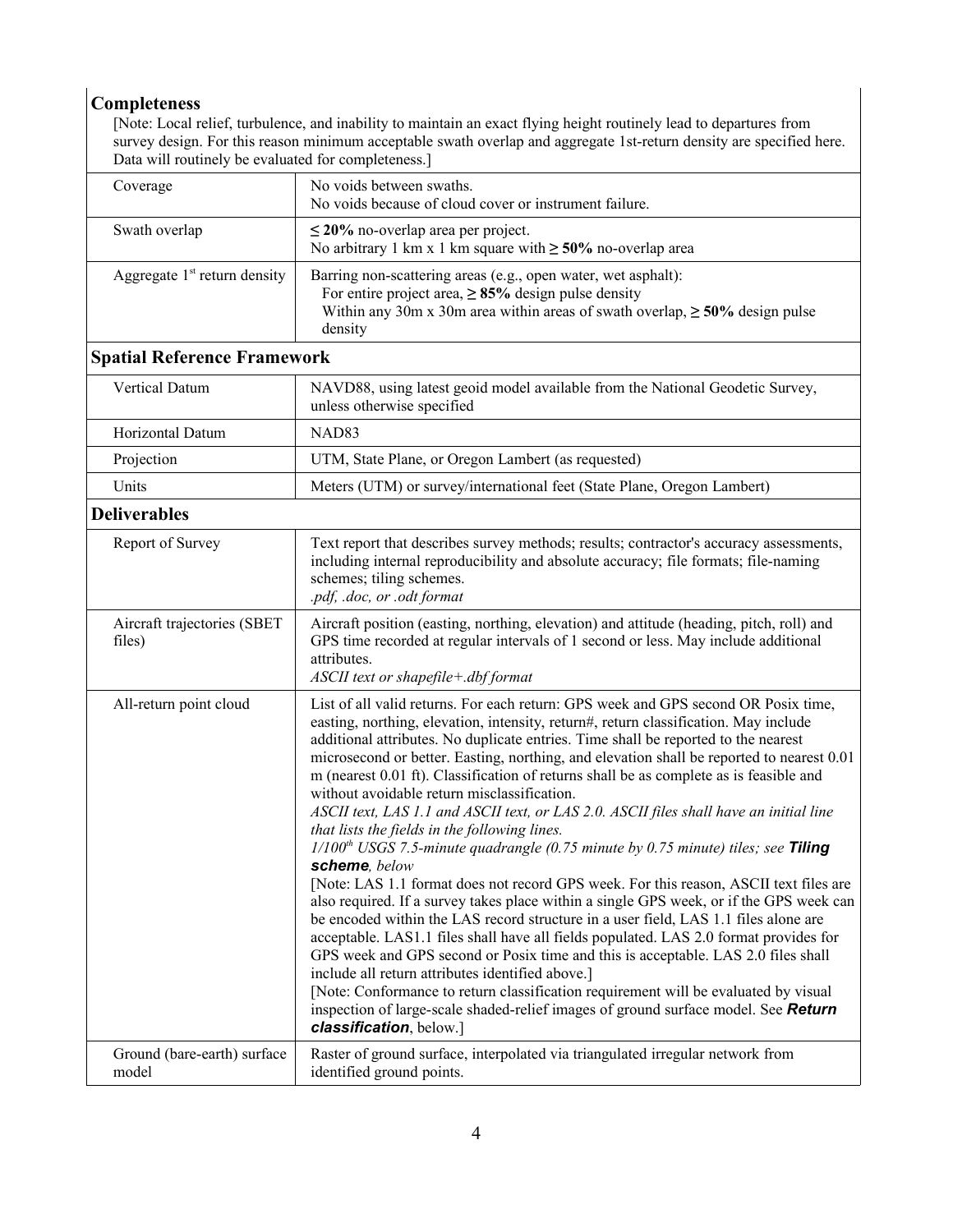|                                                | ESRI floating point grid, 6 ft or 3 ft (2m or 1m) cell size, snapped to (0,0), $1/4^{th}$ USGS<br>7.5-minute quadrangle (3.75 minute by 3.75 minute) tiles; see Tiling scheme, below<br>[Note: Idealization of the landscape in the course of constructing surface models<br>should be avoided. In particular, the triangulated irregular networks from which ground<br>surface raster models are interpolated should not include breaklines derived from other<br>data sources. Such breaklines are typically substitutes for insufficiently dense lidar<br>data.] |
|------------------------------------------------|---------------------------------------------------------------------------------------------------------------------------------------------------------------------------------------------------------------------------------------------------------------------------------------------------------------------------------------------------------------------------------------------------------------------------------------------------------------------------------------------------------------------------------------------------------------------|
|                                                | Surface models shall have no tiling artifacts and no gaps at tile boundaries. Areas outside<br>survey boundary shall be coded as NoData. Internal voids (e.g., open water areas) may be<br>coded as NoData.                                                                                                                                                                                                                                                                                                                                                         |
| Formal metadata                                | See Instructions on formal metadata, below.                                                                                                                                                                                                                                                                                                                                                                                                                                                                                                                         |
| <b>Optional Deliverables</b>                   |                                                                                                                                                                                                                                                                                                                                                                                                                                                                                                                                                                     |
| First-return (highest-hit)<br>surface model    | Raster of first-return surface, cell heights are highest first return within that cell, cells<br>without first returns shall be coded as NoData<br>ESRI floating point grid, 6 ft or 3 ft (2m or 1m) cell size, snapped to (0,0), $1/4th$ USGS<br>7.5-minute quadrangle (3.75 minute by 3.75 minute) tiles; see Tiling scheme, below                                                                                                                                                                                                                                |
| Ground point list                              | List of X, Y, Z coordinates of all identified ground points.<br>ASCII text.<br>1/4 <sup>th</sup> USGS 7.5-minute quadrangle (3.75 minute by 3.75 minute) tiles; see Tiling<br>scheme, below<br>[Note: This data layer is a great convenience for CAD users.]                                                                                                                                                                                                                                                                                                        |
| Intensity image                                | Raster image of 1st-return intensity<br>TIFF, 3 ft (1m) pixel size, $1/4th$ USGS 7.5-minute quadrangle (3.75 minute by 3.75<br>minute) tiles; see Tiling scheme, below                                                                                                                                                                                                                                                                                                                                                                                              |
| Contours                                       | 2-ft contours<br>AutoCAD .dxf or ESRI shapefile format<br>$1/4th$ USGS 7.5-minute quadrangle (3.75 minute by 3.75 minute) tiles; see Tiling<br>scheme, below                                                                                                                                                                                                                                                                                                                                                                                                        |
| <b>Usability</b>                               |                                                                                                                                                                                                                                                                                                                                                                                                                                                                                                                                                                     |
|                                                | Files shall be named as described in File names, below                                                                                                                                                                                                                                                                                                                                                                                                                                                                                                              |
| Files shall have consistent internal formats   |                                                                                                                                                                                                                                                                                                                                                                                                                                                                                                                                                                     |
| formats must be approved by contracting agency | Contractor shall propose all details of file names and file formats that are not specified here. Proposed names and                                                                                                                                                                                                                                                                                                                                                                                                                                                 |
|                                                | Files may be gzip or zip compressed. Use of compression shall be uniform across a given data layer                                                                                                                                                                                                                                                                                                                                                                                                                                                                  |
|                                                | GIS data (ESRI grids, shapefiles) shall have complete and correct associated projection files                                                                                                                                                                                                                                                                                                                                                                                                                                                                       |
| All files must be readable                     |                                                                                                                                                                                                                                                                                                                                                                                                                                                                                                                                                                     |
| <b>Intellectual Property Rights</b>            |                                                                                                                                                                                                                                                                                                                                                                                                                                                                                                                                                                     |
|                                                | The contracting agency shall have unrestricted rights to all delivered reports and data. The contracting agency expects<br>to place reports and data in the public domain. This specification places no restrictions on the contractor's rights to                                                                                                                                                                                                                                                                                                                  |

# *Difficult ground*

resell data or derivative products as the contractor sees fit.

Areas of extreme local relief and (or) poor access are more difficult to survey because of (1) inability to maintain a near-constant aircraft height above ground, (2) occasional occultation of the GPS satellite constellation, and (3) difficulty in adequately distributing GPS base stations and ground control points. In such circumstances it may be advisable to relax these specifications.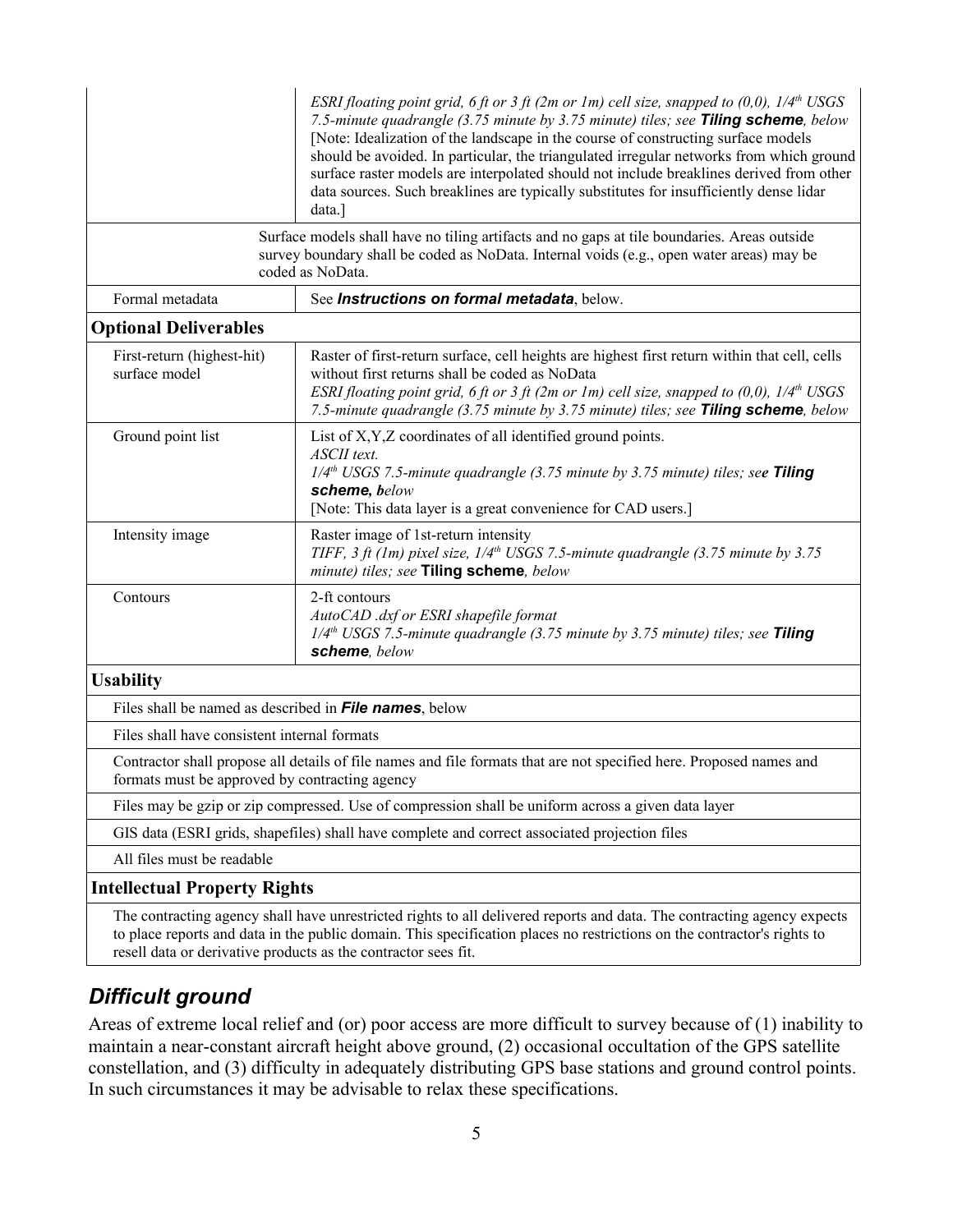# *GPS procedures*

All GPS measurements shall be made with dual frequency L1-L2 receivers with carrier-phase correction. All GPS measurements shall be made during periods with PDOP ≤3.0 and with at least 6 satellites in common view of both a stationary reference receiver and the roving receiver.

Stationary reference receivers shall be located at existing National Geodetic Survey (NGS) marks or at new marks. In the case of an existing mark, its location shall be verified by processing one GPS session of at least two hours duration and comparing the computed position with the position published by NGS. Each new mark shall be located by tying to one or more NGS Continuously Operating Reference Stations (CORS) by static GPS methods. If the distance to the nearest CORS is less than 80 km, use at least 2 independent GPS sessions, each at least 2 hours long. If the distance to the nearest CORS is greater than 80 km, use at least 2 sessions each at least 4 hours long.

At least two GPS reference receivers shall be in operation during all lidar missions, sampling positions at **≥**1 Hz. The roving GPS receiver in the aircraft shall sample positions at **≥**2 Hz. Differential GPS baseline lengths shall be no longer than 30 km.

Ground control points (GCPs), used for both survey calibration and assessment of absolute vertical accuracy, shall be established using GPS and (or) other techniques that are expected to result in accuracies of 1.5 cm (RMSE) or better. Strongly clustered GCPs are useful, perhaps even desirable, for calibration. Vertical accuracy shall be assessed by calculating and averaging the distances between a subset of at least 30 GCPs that are not clustered and a surface interpolated from lidar 1<sup>st</sup> returns. At least 20% of flight line swaths should contain points in this subset and the maximum distance between these GCPs should be no less than one-half the maximum distance across the survey area.

The *Report of Survey* shall document the identity, published position, and measured position of all existing NGS marks used for reference stations. The locations of new marks shall be described, along with their measured positions and the identity and published positions of CORS to which their locations were tied. The *Report of Survey* shall describe the technique(s) used to establish GCPs and document the positions and residuals of all GCPs used to evaluate survey accuracy.

# *Tiling scheme*

A good tiling scheme has the following attributes: (1) tile boundaries can be computed readily, (2) adjacent tiles can be identified easily, (3) and tile names have meaning to the casual user. Tiles based on the Public Land Survey System meet attribute (3) but fail (1) miserably. Arbitrary tiling schemes (numbering from left to right and top to bottom, river miles, etc.) typically fail (1), often fail (2), and usually fail (3). Square tiles with boundaries at, for example, 1000 m intervals and named by northing and easting values of the SW corner meet (1) and (2) nicely, fail (3), and have the additional defect of being tied to a particular coordinate system—if the dataset is reprojected much of the utility of this naming scheme is lost. We thus specify a tiling scheme based on USGS 7.5-minute quadrangles, as tile boundaries can be computed without additional information, the names of adjacent tiles can be computed (though with difficulty), and tile names have some meaning.

Data shall be delivered in tiles that are rectangular in geographic coordinates, correspond to standard USGS 7.5-minute quadrangles and divisions thereof, and are named according to the scheme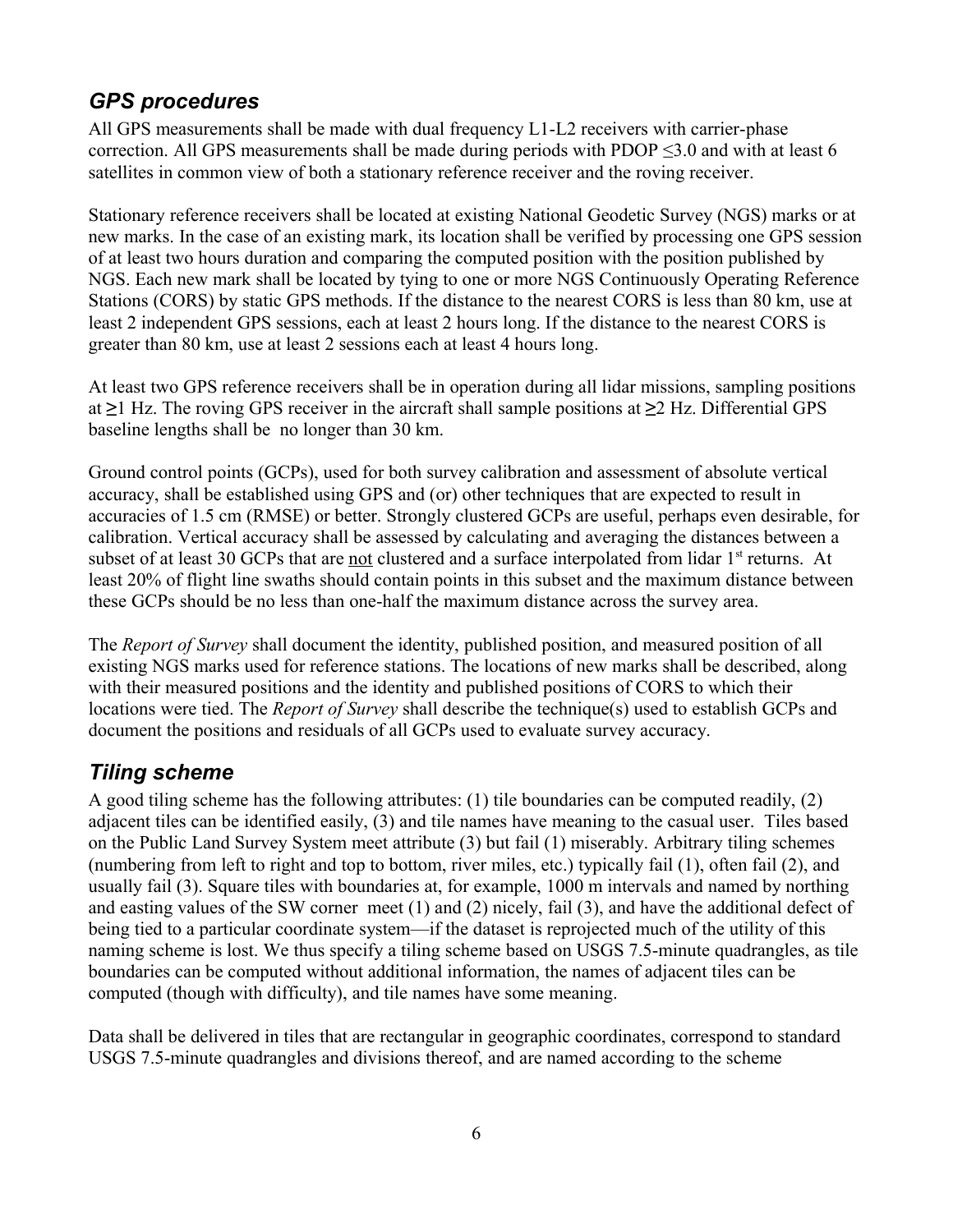qAAOOORCQ (quarter-quadrangle, 3.75 minute by 3.75 minute region)  $qAAOOORCONN$  (1/100<sup>th</sup> quadrangle, 0.75 minute by 0.75 minute region)

where AA is the integer north latitude of the SE corner of the 1<sup>o</sup> x 1<sup>o</sup> region that contains the quadrangle,

OOO is the integer west longitude of the SE corner of the 1° x 1° region, R is the row, labeled from **a** to **h**, south to north, and C is the column, labeled from **1** to **8**, east to west. That is, in diagram A below of the 1° x 1° region with a southeast corner at latitude 45N, longitude 118W, the highlighted quadrangle is q45118d2.

Q is the quadrangle quadrant, which shall be numbered west-to-east, north-to-south, as is shown in diagram B below. That is, the highlighted quarter-quadrangle tile in diagram B is q45118d22.

QNN identifies the  $1/100<sup>th</sup>$  quadrangle, which shall be labeled by numbering the 25 divisions of each quarter-quadrangle west-to-east, north-to-south, as shown in diagram C below. That is, the highlighted tile in diagram C is q45118d2209.



#### *Return classification*

We are unaware of any method for cheaply and accurately quantifying the accuracy of lidar return classification. In the absence of such a method, we specify that "Classification of returns shall be as complete as is feasible and without avoidable misclassification." We recognize that this specification is weak and look forward to discovery of a method for routinely quantifying the accuracy of return classification.

Definition of "feasible" and "avoidable" may require dialog between contractor and contracting agency. Dialog may also be necessary to establish the appropriate trade-off between automatic identification of most vegetation returns and failure to identify ground returns at landscape corners.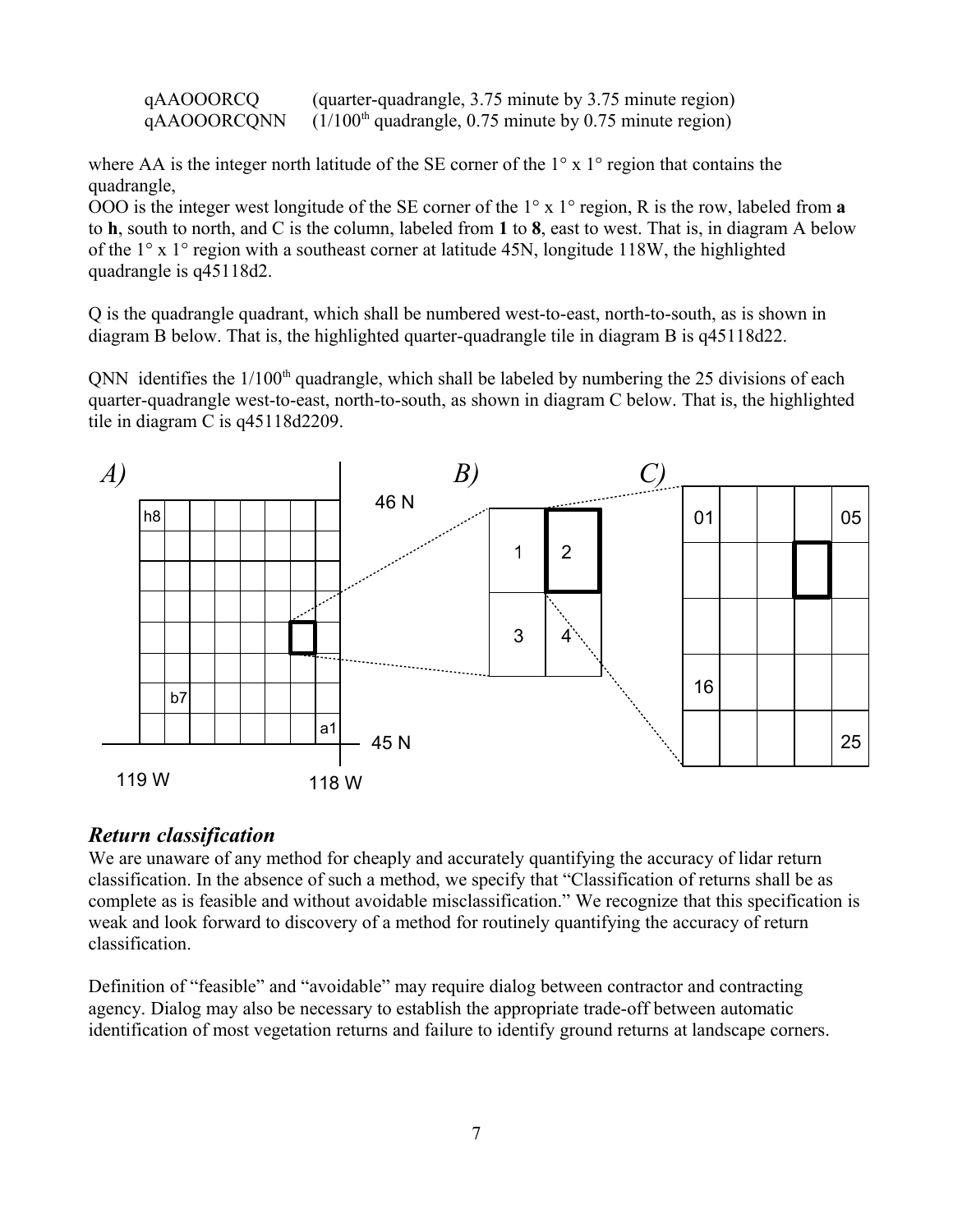Returns from burn piles, stumps, downed logs, and almost all buildings shall be classified as vegetation, structure, not-ground, or left unclassified. Returns from highway embankments, retaining walls, bridge abutments, earthen berms, boulders, and plow ridges and furrows shall be classified as ground or left unclassified. Automatic return classification procedures tend to identify bridges and overpasses as not-ground and this is encouraged, for the resulting ground models will be more correct hydrologically.

Return classification procedures shall be documented in the *Report of Survey* and in formal metadata insofar as is possible without revealing trade secrets. Classification codes shall be defined in the *Report of Survey* and in formal metadata, with careful attention to the distinction between not-ground and unclassified.

## *Instructions on formal metadata*

GIS-compatible data and files shall be explained with XML format metadata that follows the Federal Geographic Data Committee's (FGDC) Content Standard for Digital Geospatial Data. Metadata may be a single file that describes an entire survey or multiple files each of which describes a constituent part (e.g., area A, area B, area C) of the survey. Metadata shall include, but are not limited to, the following:

Color key: *To be completed by agency To be completed by contractor*

#### Under *Identification* Information

#### *Description, Abstract*

An abstract summarizing the datasets delivered. Include project area. Include general tiling scheme (e.g., USGS 7.5 quarter quad). For each data layer, describe

Data structure and attributes, including resolution and precision

Total number of files

#### *Time Period*

Date(s) of data capture (range of dates)

For these dates, use the Current Reference: ground condition.

#### *Status*

Statement regarding completeness Status.

#### *Spatial Domain, Bounding Coordinates and G-Polygon*

Project survey area bounding coordinates in decimal degrees

#### *Data Set Credit*

Title for the name and address of the contractor who captured the data

Originator for the names of the agencies who contributed funds and participated in the acquisition of the data.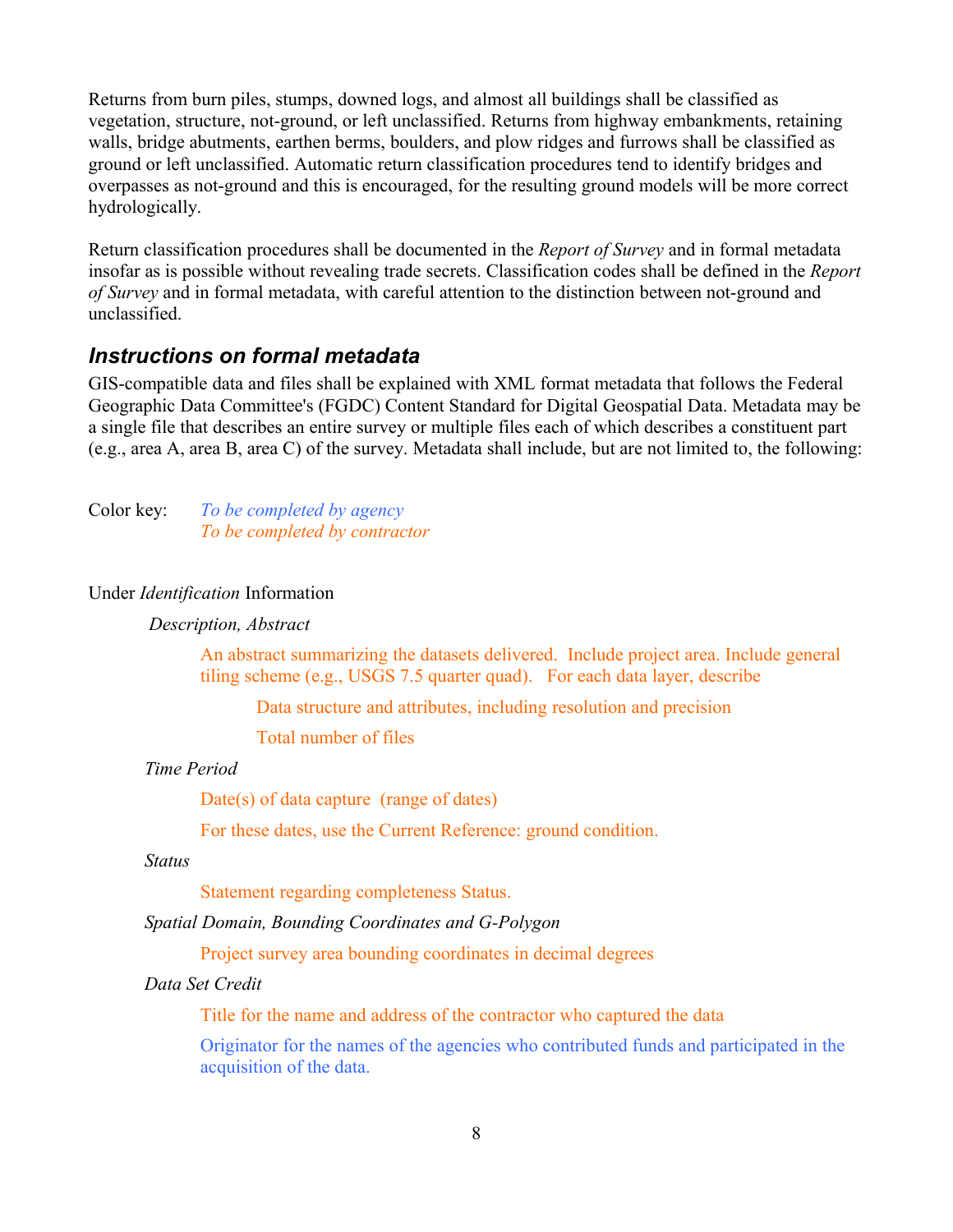Other Citation Details for explanation of the acquisition: Agencies who participated in the contract (e.g., Kitsap County Department of Emergency Management administered the contract; Puget Sound Lidar Consortium served as technical resource and provided quality assessment, Oregon Department of Geology and Mineral Industries coordinated the participator requests; and agencies identified under Originator participated.)

#### Under *Data Quality*

#### *Process Step*

Process Description for manufacturer, model, and serial number of lidar instrument(s). May include separate specifications for scanning laser rangefinder, inertial navigation system, and GPS unit

Value(s) of instrument parameters during survey, including

Nominal on-ground beam diameter

pulse rate

maximum number of returns recorded

minimum separation between detected returns from a single pulse, expressed as a distance

laser output power

minimum return power required to produce a return

beam wavelength

frequency of GPS sampling

frequency of IMU sampling

Nominal swath width

Nominal height of instrument above ground

Nominal single-swath pulse density

Nominal aggregate pulse density

Identity and assumed coordinates of reference survey monument(s)

Nature of vertical control (e.g., RTK GPS or water surface + tidal observations)

Calibration procedures

Return classification procedures

*Positional Accuracy*

Vertical Accuracy Report. Accuracy may be specified as RMSE or 95% confidence (indicate which). Vertical accuracy shall be reported for lidar measurements and, optionally, for the derived ground (bare-earth) surface model. XY accuracy of lidar measurements may also be reported. Shall include one or more of the following sections: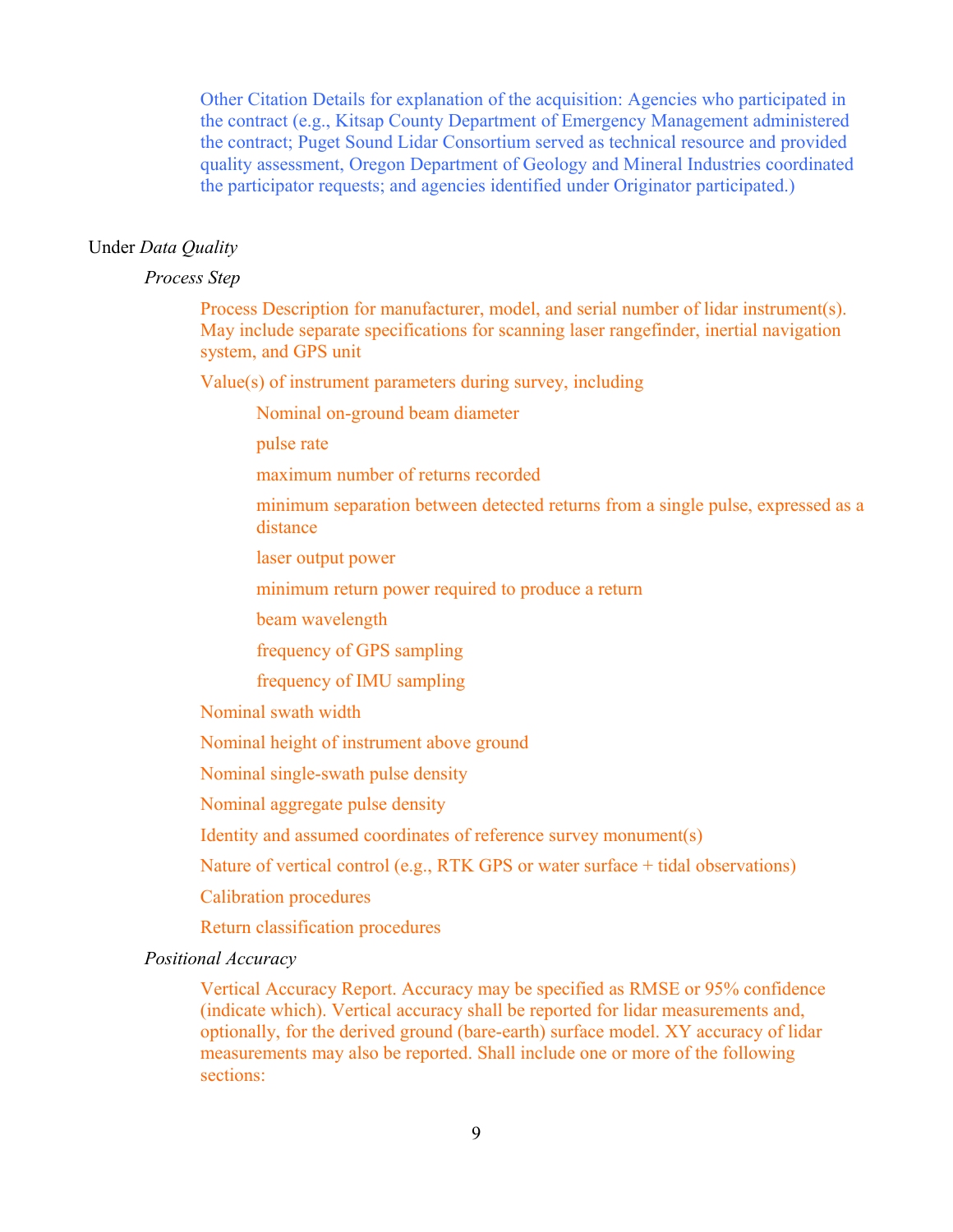Accuracy as predicted by creator of survey

Accuracy as measured by creator of survey

Accuracy as verified by contracting agency or independent  $3<sup>rd</sup>$  party

#### Under *Spatial Data Organization Information*

*Indirect Spatial Reference* tiling scheme (if any). (e.g. ASCII data is divided into  $1/100<sup>th</sup>$  USGS 7.5" quad)

#### Under *Spatial Reference Information*

#### *Horizontal Coordinate System Definition:*

Geographic Coordinate System for the captured data

Projected Coordinate System for the delivered data

Horizontal Datum for the delivered data

Ellipsoid Name (identify both the ellipsoid and the geoid model used to translate from ellipsoid to orthometric heights)

#### *Vertical Coordinate System Definition*

Datum Name

Vertical units

#### Under *Entity and Attribute Information*

#### *Overview Description, Entity and Attribute Overview*

Attribute descriptions if applicable (e.g. return point attributes in ASCII data or user bit field in LAS format). For all-return data, definition of return classification codes. Whether time is specified as GPS week and GPS second or Posix time. Any other relevant attribute information.

#### Under *Distribution Information*

#### *Distributor*

Distribution point of contact

#### *Standard Order Process*

Ordering Instructions - web location, if applicable

Fees – "There are no fees. This product is in the public domain."

#### *Distribution Liability*

Absence of intellectual property restrictions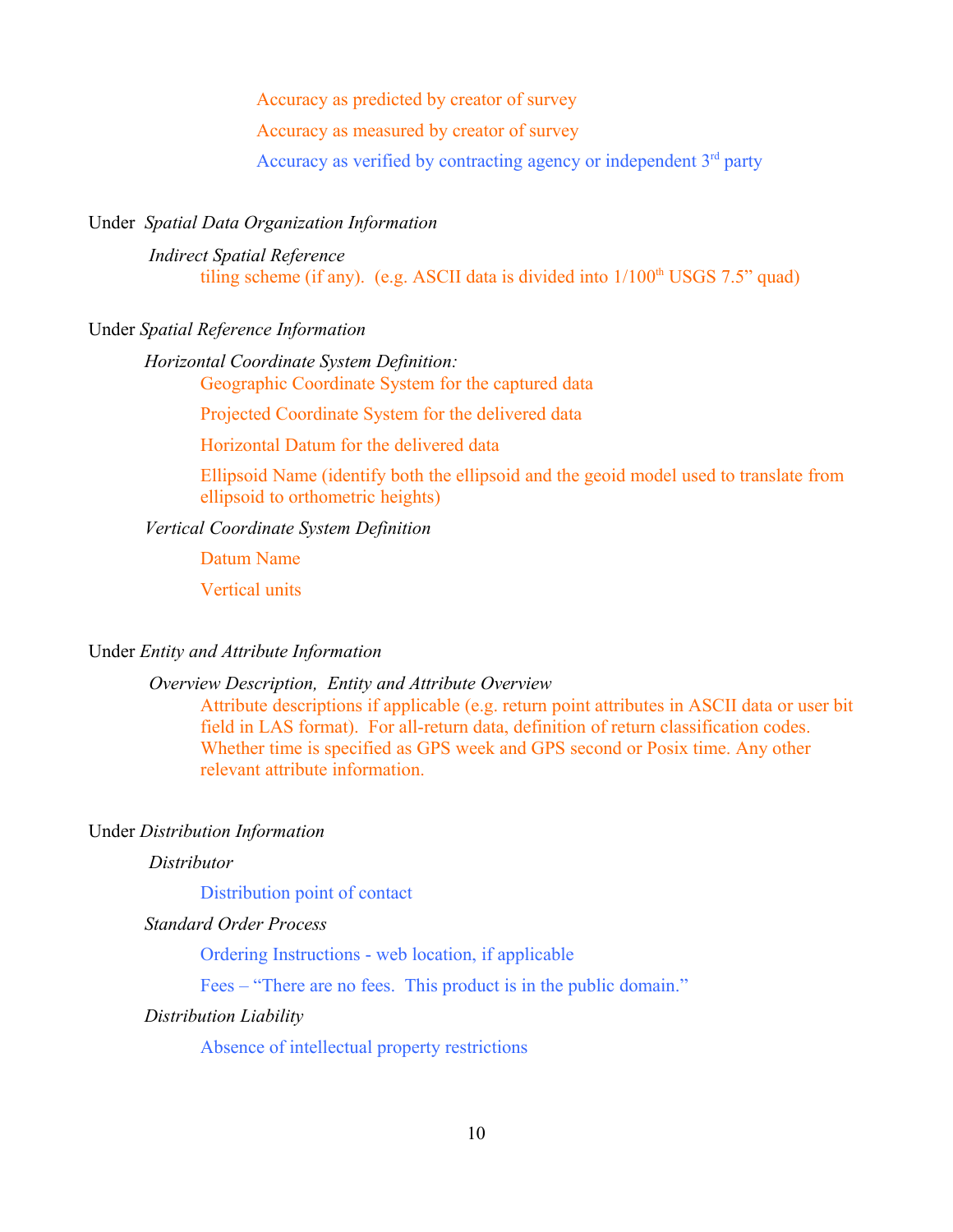Under *Metadata Reference Information*

*Metadata Contact*

Details for author(s) of metadata

*Metadata Standard Name*

"FGDC Content Standards for Digital Geospatial Metadata"

*Metadata Standard Version*

"FGDC-STD-001-1998" unless updated or otherwise substituted

### *File names*

Names of data files shall be composed of the tile name followed, in some cases, by a suffix that denotes the data layer and (or) the file format. In some cases this name shall have additional suffixes that denote an export file and (or) file compression.

For the quarter-quadrangle q45123a3 and constituent  $1/100<sup>th</sup>$ -quadrangle tile q45123a301, these are the names of data files:

| all-return point cloud                     |                                                      |
|--------------------------------------------|------------------------------------------------------|
| q45123a301.las (LAS file)                  |                                                      |
| q45123a301.txt (ASCII file)                |                                                      |
|                                            | q45123a301.txt.gz (gzip compressed ASCII file)       |
|                                            | q45123a301.txt.zip (zip compressed ASCII file)       |
| ground (bare-earth) surface model          |                                                      |
| q45123a3be (ESRI grid name)                |                                                      |
| q45123a3be.e00 (ESRI export file)          |                                                      |
|                                            | q45123a3be.e00.gz (gzip compressed ESRI export file) |
|                                            | q45123a3be.e00.zip (zip compressed ESRI export file) |
| first-return (highest-hit) surface model   |                                                      |
| q45123a3hh (ESRI grid name)                |                                                      |
| q45123a3hh.e00 (ESRI export file)          |                                                      |
|                                            | q45123a3hh.e00.gz (gzip compressed ESRI export file) |
|                                            | q45123a3hh.e00.zip (zip compressed ESRI export file) |
| ground point list                          |                                                      |
| q45123a3.txt                               | (ASCII)                                              |
|                                            | q45123a3.txt.gz (gzip compressed ASCII file)         |
| q45123a3.txt.zip                           | (zip compressed ASCII file)                          |
| first-return (highest-hit) intensity image |                                                      |
| q45123a3hh.tif                             | (TIFF image; with accompanying .tfw file)            |
| ground (bare-earth) contours               |                                                      |
| q45123a3.dxf                               | $(CAD \cdot dxf$ file)                               |